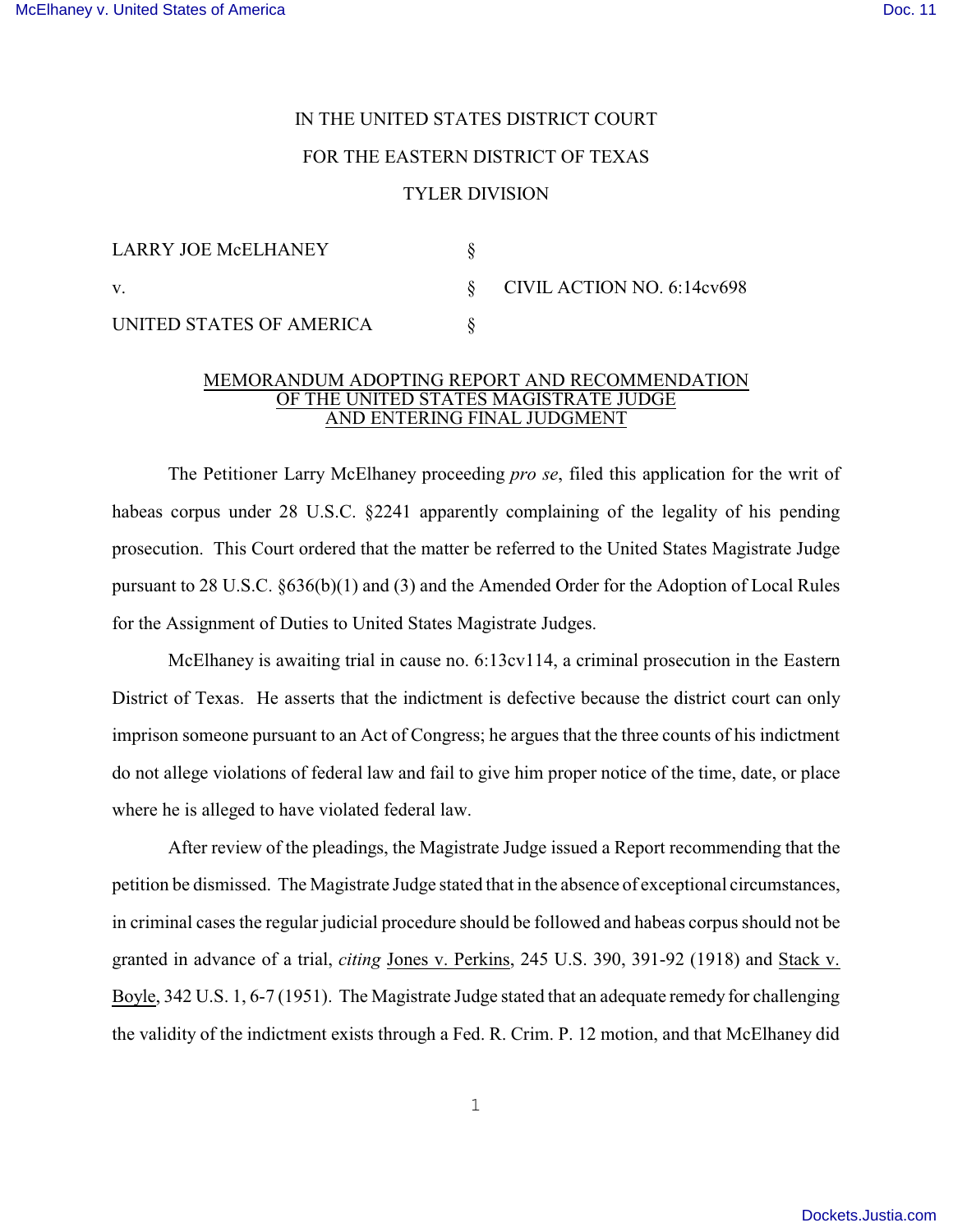not show that exceptional circumstances existed justifying the use of a pre-trial habeas corpus petition to short-circuit the normal judicial process.

In his objections to the Report, McElhaney argues that it is not correct to hold that all criminal proceeding remedies must be exhausted before §2241 relief may be granted, citing United States ex rel. Scranton v. New York, 532 F.2d 292 (2nd Cir. 1976). That case held that a defendant under a state indictment for murder was "in custody" for purposes of federal habeas corpus where she was free on parole or on her own recognizance, but that the principles of federalism prevented the federal courts from affording habeas corpus relief where state remedies had not been exhausted. This decision is plainly distinguishable from the present case, in which McElhaney seeks to use federal habeas corpus to short-circuit a pending federal criminal proceeding.

Next, McElhaney argues that §2241 does not contain a requirement of exhaustion of administrative remedies, and whether to require such exhaustion is at the discretion of the court. The Magistrate Judge's Report did not concern exhaustion of administrative remedies, but rather the fact that a pre-trial habeas corpus petition cannot serve to litigate his defenses in advance of his criminal trial. *Cf.* Braden v. 30th Judicial Circuit Court of Kentucky, 410 U.S. 484, 493, 93 S.Ct. 1123, 1129 (1973) (stating that "nothing that we have said would permit the derailment of a pending state proceeding by an attempt to litigate constitutional defenses prematurely in federal court").

Third, McElhaney states that "in view of a violation of the Constitution or laws of the United States, under 28 U.S.C.  $\S 2241(c)(3)$ , an order for a writ of habeas corpus must be extended to a federal prisoner regardless of exhaustion of remedies," *citing* Brown v. Lundgren, 528 F.2d 1050 (5th Cir. 1975). This case affirmed the denial of a federal prisoner's habeas petition challenging a decision of the United States Board of Parole denying him eligibility for parole until his mandatory release date; the discussion of available remedies revolves around the Administrative Procedures Act and its application to the Parole Board. Brown plainly has no application to McElhaney's case.

Finally, McElhaney cites what he believes to be "exceptional circumstances," including assertions that he has received ineffective assistance of counsel in that his former attorneys did not